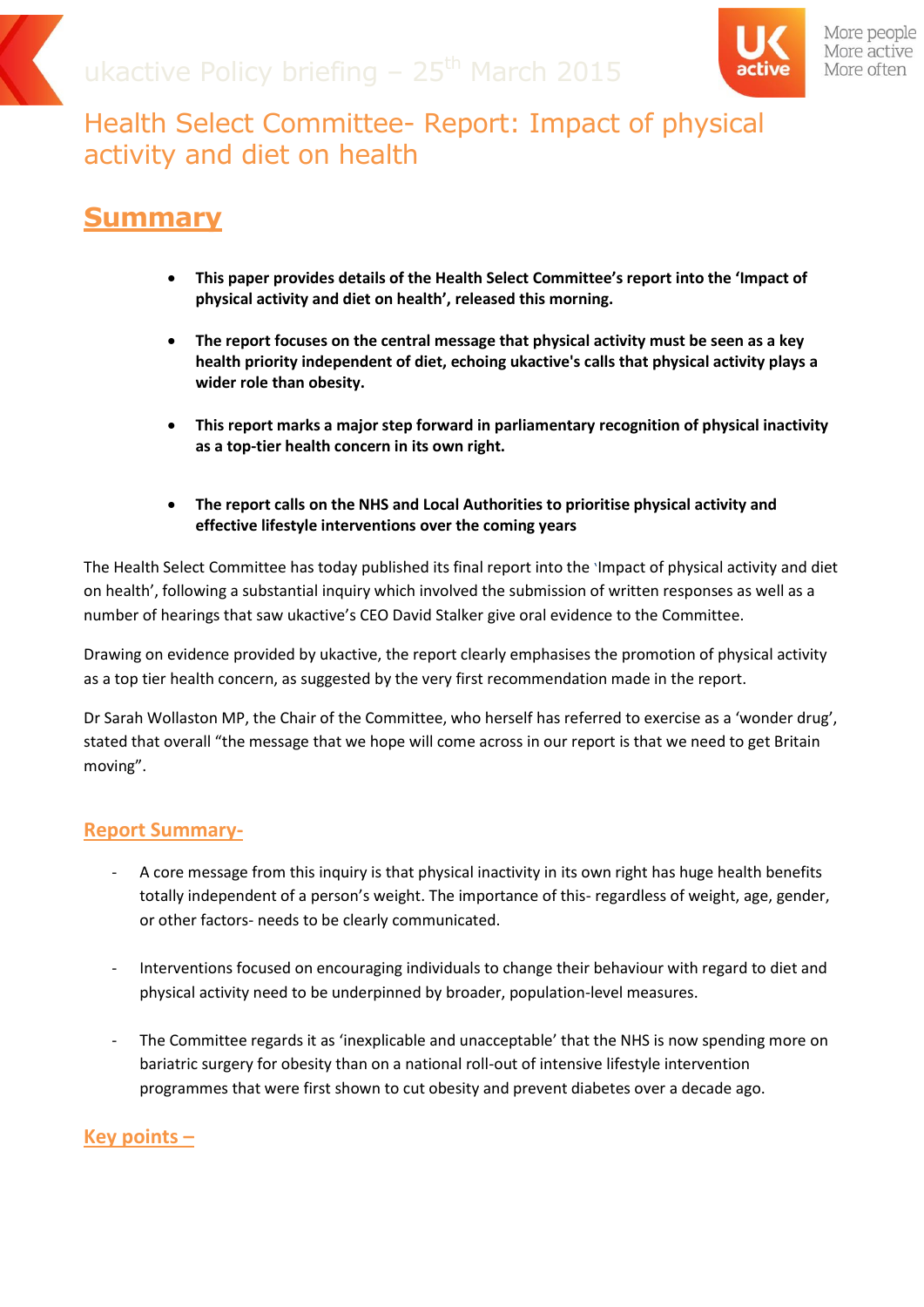

More people More active More often

# Health Select Committee- Report: Impact of physical activity and diet on health

- Despite the overwhelming evidence to support the promotion of physical activity, doctors and other clinical professionals are not yet playing an active enough role in promoting this and, in some circumstances, may be adding to the problem.
- The NHS needs to "get better at focusing on prevention." The incoming Government needs to ensure that prevention becomes the focus, preventative strategies and early intervention with regards to activity are key to preventing and managing over 20 types of chronic conditions such as diabetes and cancer.
- Infrastructure and environmental factors are central in promoting physical activity, and we perhaps do not currently have appropriate environments to encourage activity.
- The Committee claimed it was 'struck' by the apparent inequalities in physical activity rates, in particular with regards to the gender gap. Whilst the Committee thought Sport England's 'This Girl Can' campaign was excellent, it is clear that lots of barriers still exist in preventing women and girls from being active.

#### **Committee's recommendations to Government-**

Below are just some of the key recommendations put forward to the next Government by the committee.

- The next Government, in conjunction with Public Health England and health professionals, needs to send out a loud and clear message that activity is one of the very best interventions that people can implement for their health.
- The Committee calls on the NHS, as well as local authorities, to make tackling inactivity it's 'core business.'
- The next Government should prioritise prevention, health promotion and early intervention to tackle the health inequalities and avoidable harm resulting from poor diet and physical inactivity.
- The Committee recommends that the next Government work with royal colleges and Health Education England to improve the understanding clinicians have of the medical benefits of physical activity, and are equipped to promote this to their patients.

How will all of this be achieved? The committee agree that turning the tide of inactivity will require longterm investment, and believe a cross-government approach would be most effective in tackling physical inactivity at a national level. Whilst both national and individual interventions can be utilised, populationlevel interventions impact far greater numbers than could ever benefit from individual interventions.